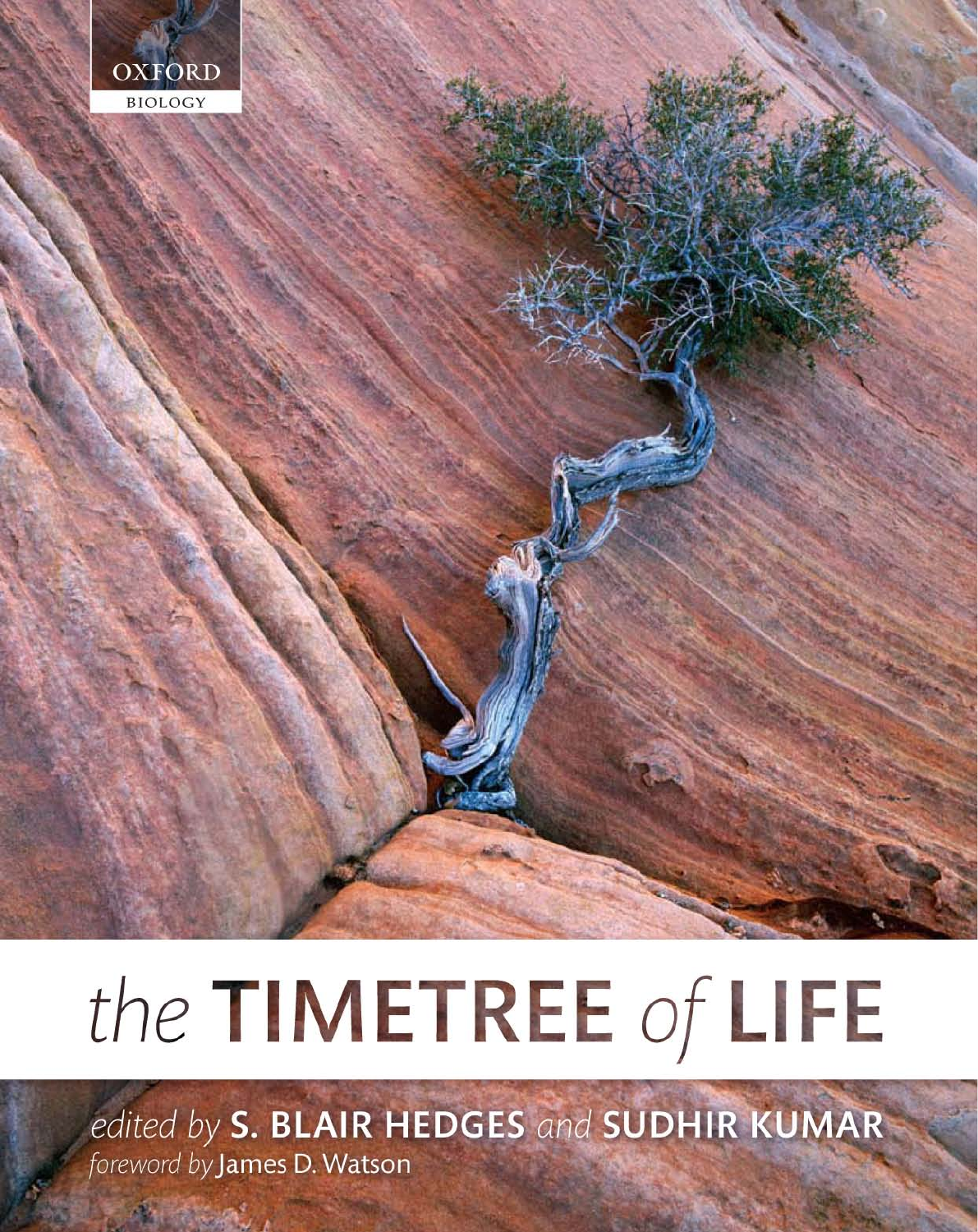## Mammals (Mammalia)

#### *Ole Madsen*a,b

a Department of Biomolecular Chemistry 271, Radboud University Nijmegen, PO Box 9101, 6500 HB Nijmegen, The Netherlands; bAnimal Breeding and Genetics Group, Wageningen University, PO Box 338 , 6700 AH, Wageningen, The Netherlands (ole.madsen@ wur.nl)

### Abstract

Extant mammals  $(\sim 5400 \text{ sp.})$  are divided into three groups: Prototheria (monotremes; platypus and echidnas), Metatheria (marsupials), and Eutheria (placental mammals). Traditionally, monotremes are considered the closest relatives of Theria (marsupials + eutherians), but analyses of mitochondrial sequences have advocated a grouping of monotremes with marsupials. Recent analyses of nuclear data firmly support the Theria hypothesis. The mammalian timetree indicates that monotremes diverged from therians in the late Triassic,  $\sim$ 220 million years ago (Ma), and that marsupials and eutherians diverged ~176 Ma, between the early and middle Jurassic. However, estimates of divergence times vary among studies, which points to the need for further investigations.

Mammals (Mammalia) comprise a diverse class of vertebrates characterized by three morphological characters: mammary glands, hair, and three middle ear bones. Mammals are divided into three well-established groups: the Subclass Prototheria (Fig. 1) (five species, e.g., platypus and echidnas); the Infraclass Metatheria (seven orders, ~330 species, e.g., kangaroos and opossums); and the Infraclass Eutheria (18–20 orders, ~5080 species, e.g., elephants, bats, anteaters, and humans) (1). The mosaic appearance of monotremes, with reptilian (e.g., egglaying) and mammalian (e.g., mammary glands) characteristics, has placed them as remnants of an ancestral stock of mammals, classified into their own subclass, basal to Theria (marsupials and eutherians) (2). Here, the phylogenetic relationships and times of divergence of these three most basal mammalian groups are briefly reviewed.

The traditional division of mammals in Prototheria and Theria is supported by a wealth of shared-derived morphological characters, which join eutherian mammals with marsupials (*1, 2*). An alternative grouping of monotremes with marsupials, the Marsupionta hypothesis, has been suggested based on morphological characters (*3, 4*), but subsequent morphological analyses invalidated these characters as either ancestral or convergent, consequently rebutting the Marsupionta concept (2). Molecular phylogenetic analyses, however, rekindled the discussion whether monotremes or eutherians are the closest relatives of marsupials. Analyses of whole mitochondrial genomes have strongly supported the Marsupionta hypothesis (*5, 6*), but a recent study in which base composition and data partitioning were taken into account has favored Theria over Marsupionta (7).

While a few phylogenetic analyses of single nuclear genes have also supported Marsupionta (*6, 8*), the majority of nuclear gene phylogenies support the traditional Prototheria–Theria arrangement (9–13, 22, see 14 for a recent review), albeit that both scenarios display great variation in statistical support. Until recently, only a single study employed analyses of concatenated nuclear data (15). Two different data sets, one emphasizing broad taxon sampling, and the other sequence length, provided strong support for Theria. Besides the more traditional molecular phylogenetic analyses, independent support for Theria has also been obtained from rare genomic changes in the form of several informative indels (*7, 15*), and from the sex-determining system in platypus, being intermediate in having both reptilian- and therian-like features (*16, 17*).



Fig. 1 The Platypus (Ornithorhynchus anatinus), one of the five species of extant monotreme mammals (Prototheria). Credit: Tourism Queensland, Mackay, Queensland, Australia.

O. Madsen. Mammals (Mammalia). Pp. 459-461 in *The Timetree of Life*, S. B. Hedges and S. Kumar, Eds. (Oxford University Press, 2009).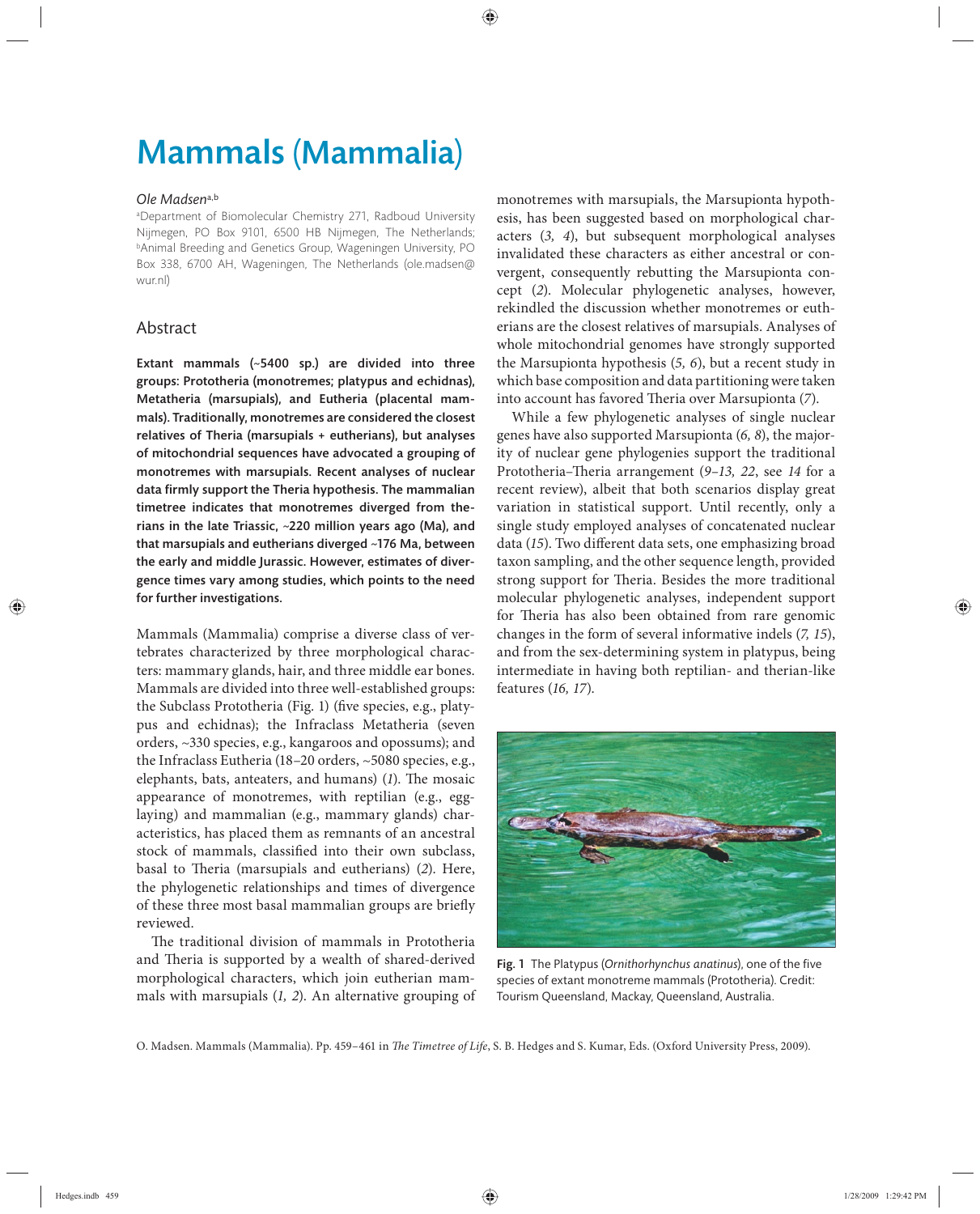

Fig. 2 A timetree of mammals (Mammalia). Divergence times are from Table 1. *Abbreviations*: Ng (Neogene), Pg (Paleogene), and Tr (Triassic).

Relatively few studies have dealt with the divergence times of the basal mammalian lineages (*5, 7, 9, 11, 15,*  18-22), and only five studies have simultaneously estimated timing of both divergences (*11, 15, 20–22*) (Fig. 2, Table 1). A synthesis of the results places the Prototheria– Theria divergence in the upper Triassic, 220 Ma and the Eutheria–Metatheria divergence between lower and middle Jurassic, 176 Ma. However, individual studies show some variation in the estimated times, with the Prototheria–Theria split ranging from 237 to 204 Ma, and the divergence between eutherians and metatherians dated between 195 and 130 Ma (Table 1). Therefore, additional analyses with larger data sets (both taxonomically and in sequence length) and more calibration points are required before final conclusions can be drawn about the most basal mammalian groups.

The molecular divergences times are in general older than current established paleontological evidence, with the oldest monotreme fossils from the early Cretaceous (~120 Ma) (*23*), and oldest eutherian and marsupial fossils from around 125 Ma (*24, 25*). But, some recent fossil analyses and new fragmented fossil remains, respectively, suggest older dates for both the therian split (~167 Ma) (*20*) and the oldest monotreme (~200 Ma) (*2*), dates close to the molecular estimates.

The divergence between marsupials and eutherians, between early and middle Jurassic, corresponds roughly with the initial breakup of Pangaea into Laurasia and Gondwana. This raises the possibility of an origin by continental vicariance (*26*), but the fossil record of mammals from this early time period is currently too fragmentary to either support or refute such a hypothesis.

#### Acknowledgment

Support was provided by a grant from the Netherlands Organization of Scientific Research (NWO).

#### References

- 1. D. E. Wilson, D. M. Reeder, *Mammal Species of the World, A Taxonomic and Geographic Reference*, 3rd ed. (Johns Hopkins University Press, Baltimore, 2005).
- 2. A. M. Musser, *Comp. Biochem. Physiol. A Mol. Integr. Physiol.* **136**, 927 (2003).
- 3. W. K. Gregory, *Am. Mus. Nat. Hist. Bull.* **88**,1 (1947).
- 4. W. G. Kühne, *Z. Morphol. Tiere*. **75**, 59 (1973).
- 5. A. Janke, X. Xu, U. Arnason, *Proc. Natl. Acad. Sci. U.S.A.* **94**, 1276 (1997).
- 6. A. Janke, O. Magnell, G. Wieczorek, M. Westerman, U. Arnason, *J. Mol. Evol.* **54**, 71 (2002).
- 7. M. J. Phillips, D. Penny, *Mol. Phylogenet. Evol.* **28**, 171 (2003).
- 8. S. Toyosawa, C. O'Huigin, F. Figueroa, H. Tichy, J. Klein, *Proc. Natl. Acad. Sci. U.S.A.* **95**, 13056 (1998).
- 9. M. Messer. A. S. Weiss, D. C. Shaw, M. Westerman*, J. Mamm. Evol.* **5**, 95 (1998).
- 10. J. K. Killian, T. R. Buckley, N. Stewart, B. L. Munday, R. J. Jirtle, *Mamm. Genome* **12**, 513 (2001).
- 11. K. Belov, L. Hellman, D. W. Cooper, *Dev. Comp. Immunol*. **26**, 831 (2002).
- 12. M. L. Baker, J. P. Wares, G. A. Harrison, R. D. Miller, *J. Mamm. Evol*. **11**, 1 (2004).
- 13. M. Vernersson, M. Aveskogh, L. Hellman, *Dev. Comp. Immunol*. **28**, 61 (2004).
- 14. F. Grützner, J. A. Graves, *Curr. Opin. Genet. Dev*. **14**, 642 (2004).
- 15. T. van Rheede, T. Bastiaans, D. N. Boone, S. B. Hedges, W. W. de Jong, O. Madsen, *Mol. Biol. Evol*. **23**, 587 (2006).
- 16. F. Grützner, W. Rens, E. Tsend-Ayush, N. El-Mogharbel, P. C. O'Brien, R. C. Jones, M. A. Ferguson-Smith, J. A. Marshall Graves, *Nature* **432**, 913 (2004).
- 17. W. Rens, F. Grutzner, P. C. O'Brien, H. Fairclough, J. A. Graves, M. A. Ferguson-Smith, *Proc. Natl. Acad. Sci. U.S.A*. **101**, 16257 (2004).
- 18. D. Penny, M. Hasegawa, P. J. Waddell, M. D. Hendy, *Syst. Biol.* **48**, 76 (1999).
- 19. S. Kumar, S. B. Hedges, *Nature* **392**, 917 (1998).
- 20. M. O. Woodburne, T. H. Rich, M. S. Springer, *Mol. Phylogenet. Evol.* **28**, 360 (2003).